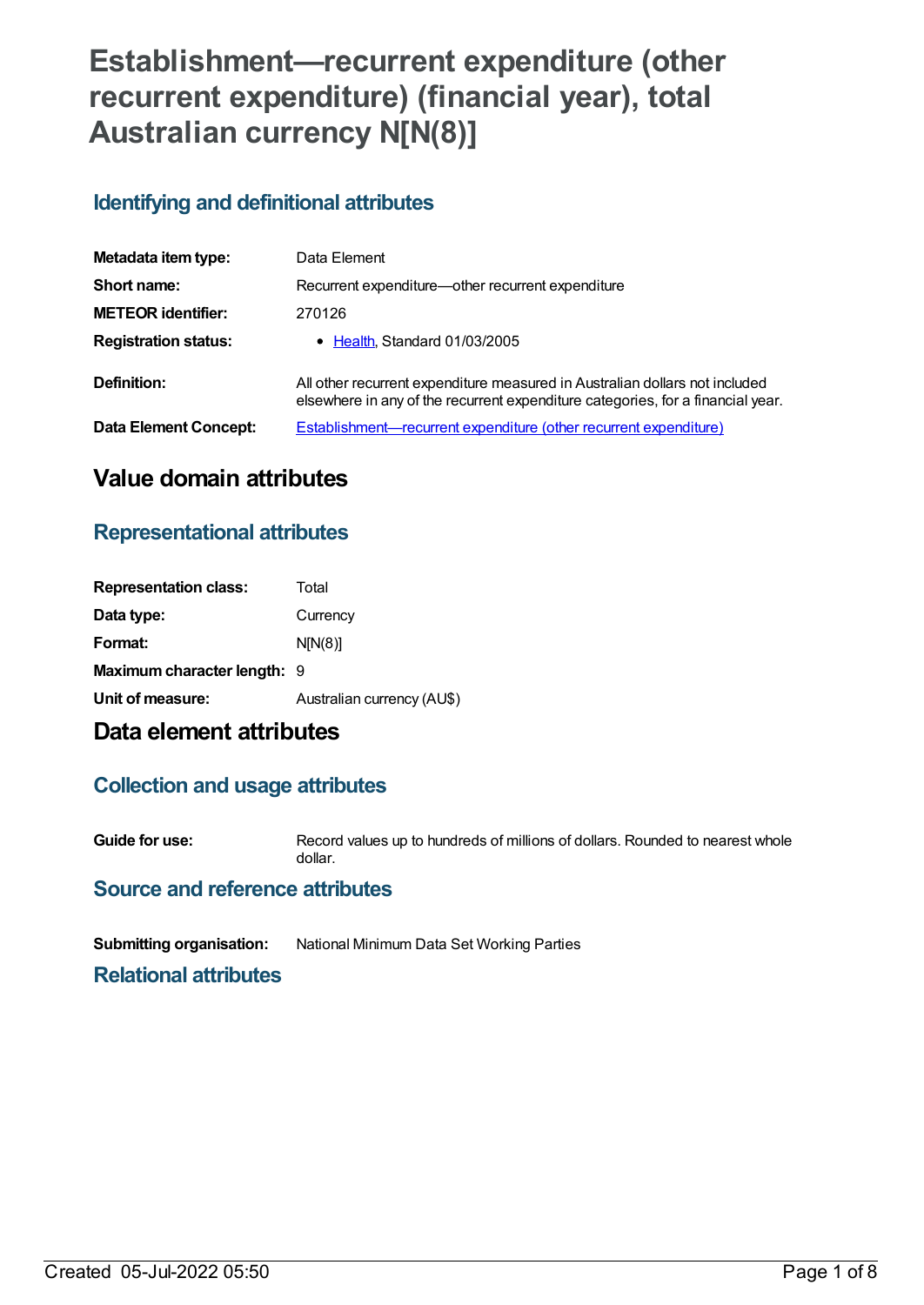Is used in the formation of Establishment (community mental [health\)—recurrent](https://meteor.aihw.gov.au/content/270297) expenditure (non-salary operating costs) (financial year), total Australian currency N[N(8)]

[Health](https://meteor.aihw.gov.au/RegistrationAuthority/12), Standard 01/03/2005

Is used in the formation of **Establishment** (mental [health\)—recurrent](https://meteor.aihw.gov.au/content/722164) expenditure (non-salary operating costs) (financial year), total Australian currency N[N(8)]

• [Health](https://meteor.aihw.gov.au/RegistrationAuthority/12), Superseded 20/01/2021

Is used in the formation of **Establishment** (mental [health\)—recurrent](https://meteor.aihw.gov.au/content/287979) expenditure (non-salary operating costs) (financial year), total Australian currency N[N(8)]

- ACT Health [\(retired\)](https://meteor.aihw.gov.au/RegistrationAuthority/9), Candidate 14/08/2018
- [Health](https://meteor.aihw.gov.au/RegistrationAuthority/12), Superseded 16/01/2020

Is used in the formation of Establishment (mental [health\)—recurrent](https://meteor.aihw.gov.au/content/737453) expenditure (non-salary operating costs) (financial year), total Australian currency N[N(8)]

[Health](https://meteor.aihw.gov.au/RegistrationAuthority/12), Standard 20/01/2021

Is used in the formation of **[Establishment—recurrent](https://meteor.aihw.gov.au/content/288993) expenditure (financial year)**, total Australian currency N[N(8)]

• [Health](https://meteor.aihw.gov.au/RegistrationAuthority/12), Standard 08/12/2004

# **Implementation in Data Set**

Specifications: Mental health [establishments](https://meteor.aihw.gov.au/content/311875) NMDS 2005-06[Health](https://meteor.aihw.gov.au/RegistrationAuthority/12), Superseded 21/03/2006

*Implementation start date:* 01/07/2005

*Implementation end date:* 30/06/2006

*DSS specific information:*

Obligation condition: reporting of this data element is optional for non-government residential mental health services and specialised mental health services provided by private hospitals that receive state or territory government funding.

Mental health [establishments](https://meteor.aihw.gov.au/content/298027) NMDS 2005-06[Health](https://meteor.aihw.gov.au/RegistrationAuthority/12), Superseded 07/12/2005

*Implementation start date:* 01/07/2005

*DSS specific information:*

Obligation condition: reporting of this data element is optional for non-government residential mental health services and specialised mental health services provided by private hospitals that receive state or territory government funding.

Mental health [establishments](https://meteor.aihw.gov.au/content/334283) NMDS 2006-07[Health](https://meteor.aihw.gov.au/RegistrationAuthority/12), Superseded 23/10/2006

*Implementation start date:* 01/07/2006

*Implementation end date:* 30/06/2007

*DSS specific information:*

Obligation condition: reporting of this data element is optional for non-government residential mental health services and specialised mental health services provided by private hospitals that receive state or territory government funding.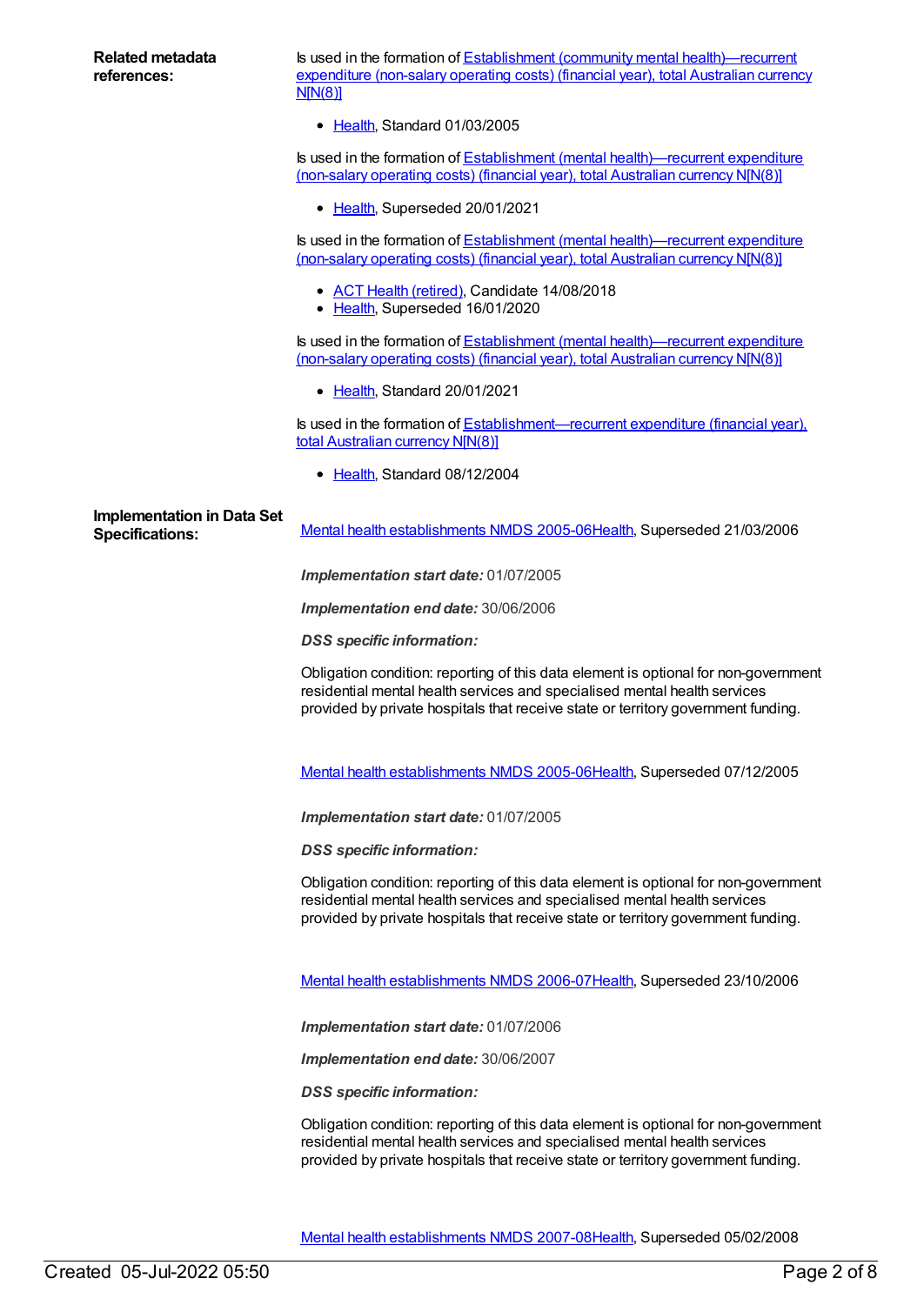*Implementation end date:* 30/06/2008

*DSS specific information:*

Obligation condition: reporting of this data element is optional for non-government residential mental health services and specialised mental health services provided by private hospitals that receive state or territory government funding.

Mental health [establishments](https://meteor.aihw.gov.au/content/362299) NMDS 2008-09[Health](https://meteor.aihw.gov.au/RegistrationAuthority/12), Superseded 03/12/2008

*Implementation start date:* 01/07/2008

*Implementation end date:* 30/06/2009

*DSS specific information:*

Obligation condition: reporting of this data element is optional for non-government residential mental health services and specialised mental health services provided by private hospitals that receive state or territory government funding.

Mental health [establishments](https://meteor.aihw.gov.au/content/374981) NMDS 2009-10[Health](https://meteor.aihw.gov.au/RegistrationAuthority/12), Superseded 02/12/2009

*Implementation start date:* 01/07/2009

*Implementation end date:* 30/06/2010

*DSS specific information:*

Obligation condition: reporting of this data element is optional for non-government residential mental health services and specialised mental health services provided by private hospitals that receive state or territory government funding.

Mental health [establishments](https://meteor.aihw.gov.au/content/378611) NMDS 2010-11[Health](https://meteor.aihw.gov.au/RegistrationAuthority/12), Superseded 01/12/2010

*Implementation start date:* 01/07/2010

*Implementation end date:* 30/06/2011

*DSS specific information:*

Reporting of this data element is not compulsory for non-government residential mental health services and specialised mental health services provided by private hospitals that receive state or territory government funding.

However these services are still encouraged to report this data where available.

Mental health [establishments](https://meteor.aihw.gov.au/content/424725) NMDS 2011-12[Health](https://meteor.aihw.gov.au/RegistrationAuthority/12), Superseded 07/12/2011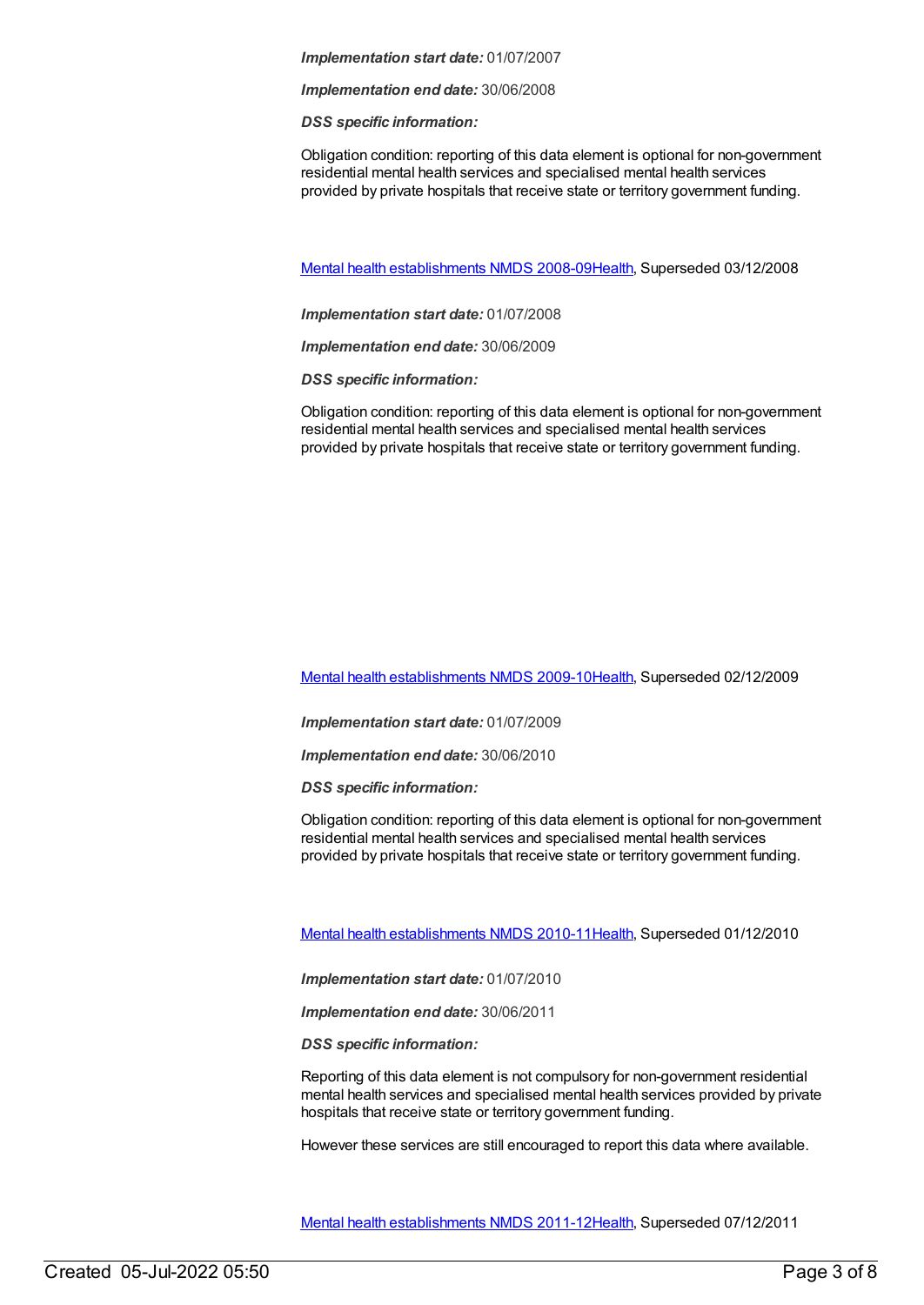*Implementation end date:* 30/06/2012

*DSS specific information:*

Reporting of this data element is not compulsory for non-government residential mental health services and specialised mental health services provided by private hospitals that receive state or territory government funding.

However, these services are still encouraged to report this data where available.

Mental health [establishments](https://meteor.aihw.gov.au/content/468195) NMDS 2012-13[Health](https://meteor.aihw.gov.au/RegistrationAuthority/12), Superseded 07/02/2013

*Implementation start date:* 01/07/2012

*Implementation end date:* 30/06/2013

*DSS specific information:*

Reporting of this data element is not compulsory for non-government residential mental health services and specialised mental health services provided by private hospitals that receive state or territory government funding.

However, these services are still encouraged to report this data where available.

Mental health [establishments](https://meteor.aihw.gov.au/content/493652) NMDS 2013-14[Health](https://meteor.aihw.gov.au/RegistrationAuthority/12), Superseded 07/03/2014

*Implementation start date:* 01/07/2013

*Implementation end date:* 30/06/2014

*DSS specific information:*

Reporting of this data element is not compulsory for non-government residential mental health services and specialised mental health services provided by private hospitals that receive state or territory government funding.

However, these services are still encouraged to report this data where available.

Mental health [establishments](https://meteor.aihw.gov.au/content/546889) NMDS 2014-15[Health](https://meteor.aihw.gov.au/RegistrationAuthority/12), Superseded 13/11/2014

*Implementation start date:* 01/07/2014

*Implementation end date:* 30/06/2015

*DSS specific information:*

Reporting of this data element is not compulsory for non-government residential mental health services and specialised mental health services provided by private hospitals that receive state or territory government funding.

However, these services are still encouraged to report this data where available.

Mental health [establishments](https://meteor.aihw.gov.au/content/565661) NMDS 2015-16[Health](https://meteor.aihw.gov.au/RegistrationAuthority/12), Superseded 04/09/2015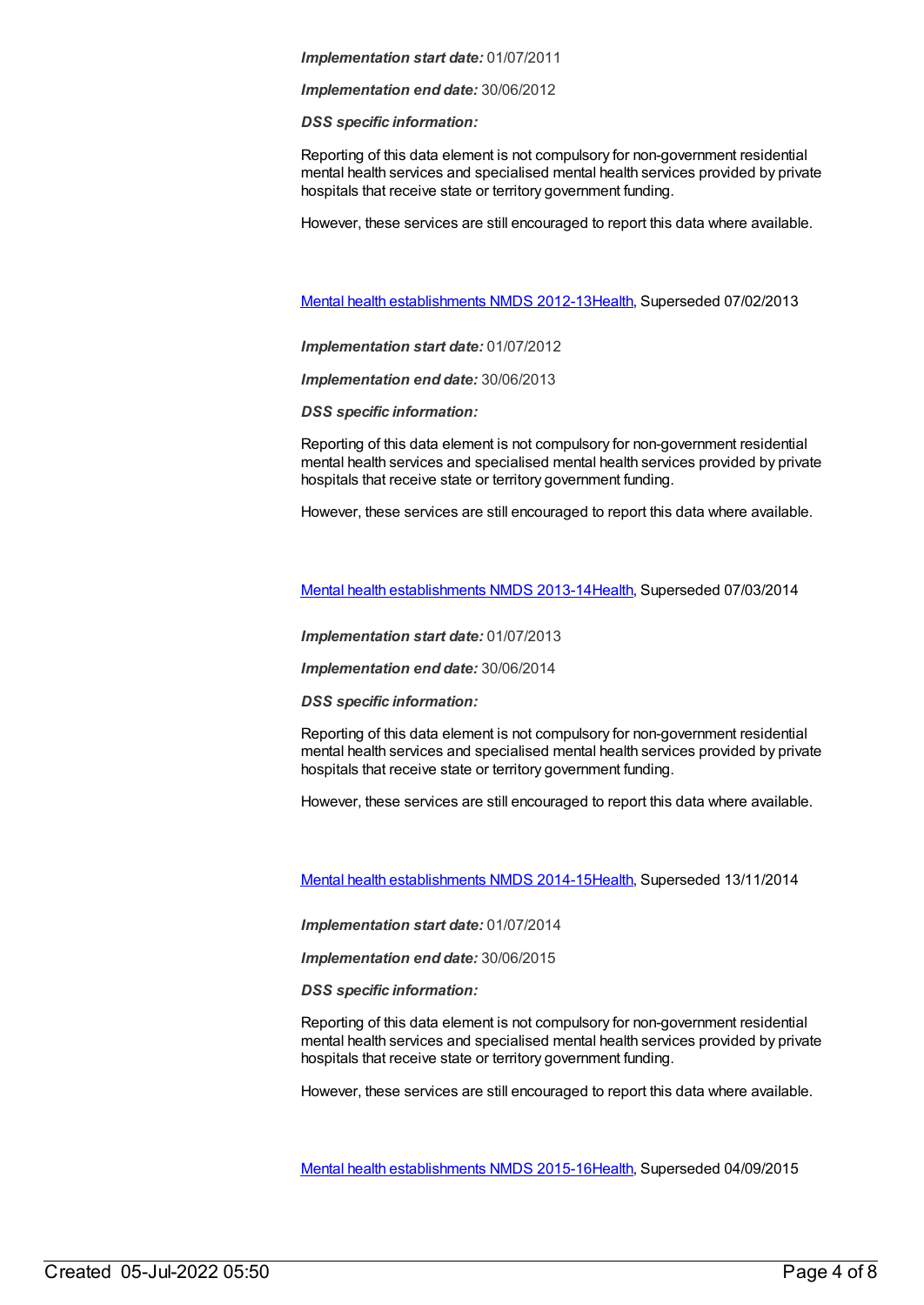*Implementation end date:* 30/06/2016

*DSS specific information:*

Reporting of this data element is not compulsory for non-government residential mental health services and specialised mental health services provided by private hospitals that receive state or territory government funding.

However, these services are still encouraged to report this data where available.

Mental health [establishments](https://meteor.aihw.gov.au/content/605829) NMDS 2016-17[Health](https://meteor.aihw.gov.au/RegistrationAuthority/12), Superseded 17/08/2017

*Implementation start date:* 01/07/2016

*Implementation end date:* 30/06/2017

*DSS specific information:*

Reporting of this data element is not compulsory for non-government residential mental health services and specialised mental health services provided by private hospitals that receive state or territory government funding.

However, these services are still encouraged to report this data where available.

Mental health [establishments](https://meteor.aihw.gov.au/content/645723) NMDS 2017–1[8Health](https://meteor.aihw.gov.au/RegistrationAuthority/12), Superseded 25/01/2018

*Implementation start date:* 01/07/2017

*Implementation end date:* 30/06/2018

*DSS specific information:*

Reporting of this data element is not compulsory for non-government residential mental health services and specialised mental health services provided by private hospitals that receive state or territory government funding.

However, these services are still encouraged to report this data where available.

Mental health [establishments](https://meteor.aihw.gov.au/content/677892) NMDS 2018-19ACT Health [\(retired\)](https://meteor.aihw.gov.au/RegistrationAuthority/9), Candidate 17/08/2018 [Health](https://meteor.aihw.gov.au/RegistrationAuthority/12), Superseded 12/12/2018

*Implementation start date:* 01/07/2018

*Implementation end date:* 30/06/2019

*DSS specific information:*

Reporting of this data element is not compulsory for non-government residential mental health services and specialised mental health services provided by private hospitals that receive state or territory government funding.

However, these services are still encouraged to report this data where available.

Mental health [establishments](https://meteor.aihw.gov.au/content/707557) NMDS 2019–2[0Health](https://meteor.aihw.gov.au/RegistrationAuthority/12), Superseded 16/01/2020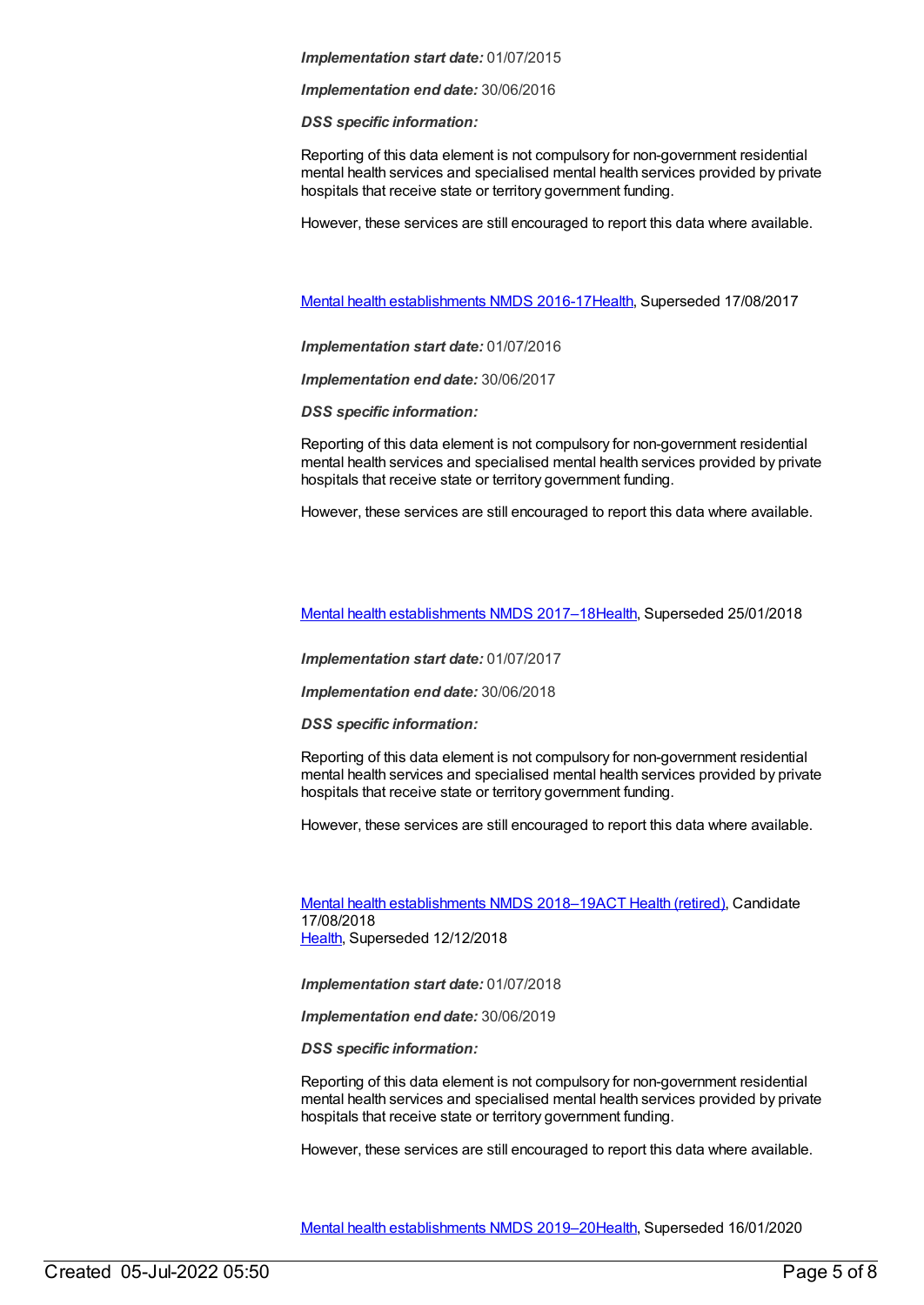*Implementation end date:* 30/06/2020

*DSS specific information:*

Reporting of this data element is not compulsory for non-government residential mental health services and specialised mental health services provided by private hospitals that receive state or territory government funding.

However, these services are still encouraged to report this data where available.

Mental health [establishments](https://meteor.aihw.gov.au/content/722168) NMDS 2020–2[1Health](https://meteor.aihw.gov.au/RegistrationAuthority/12), Superseded 20/01/2021

*Implementation start date:* 01/07/2020

*Implementation end date:* 30/06/2021

*DSS specific information:*

Reporting of this data element is not compulsory for non-government residential mental health services and specialised mental health services provided by private hospitals that receive state or territory government funding.

However, these services are still encouraged to report this data where available.

Mental health [establishments](https://meteor.aihw.gov.au/content/727352) NMDS 2021–2[2Health](https://meteor.aihw.gov.au/RegistrationAuthority/12), Superseded 17/12/2021

*Implementation start date:* 01/07/2021

*Implementation end date:* 30/06/2022

*DSS specific information:*

Reporting of this data element is not compulsory for non-government residential mental health services and specialised mental health services provided by private hospitals that receive state or territory government funding.

However, these services are still encouraged to report this data where available.

Mental health [establishments](https://meteor.aihw.gov.au/content/742046) NMDS 2022–2[3Health](https://meteor.aihw.gov.au/RegistrationAuthority/12), Standard 17/12/2021

*Implementation start date:* 01/07/2022

*Implementation end date:* 30/06/2023

*DSS specific information:*

Reporting of this data element is not compulsory for non-government residential mental health services and specialised mental health services provided by private hospitals that receive state or territory government funding.

However, these services are still encouraged to report this data where available.

Public hospital [establishments](https://meteor.aihw.gov.au/content/273047) NMDS[Health](https://meteor.aihw.gov.au/RegistrationAuthority/12), Superseded 21/03/2006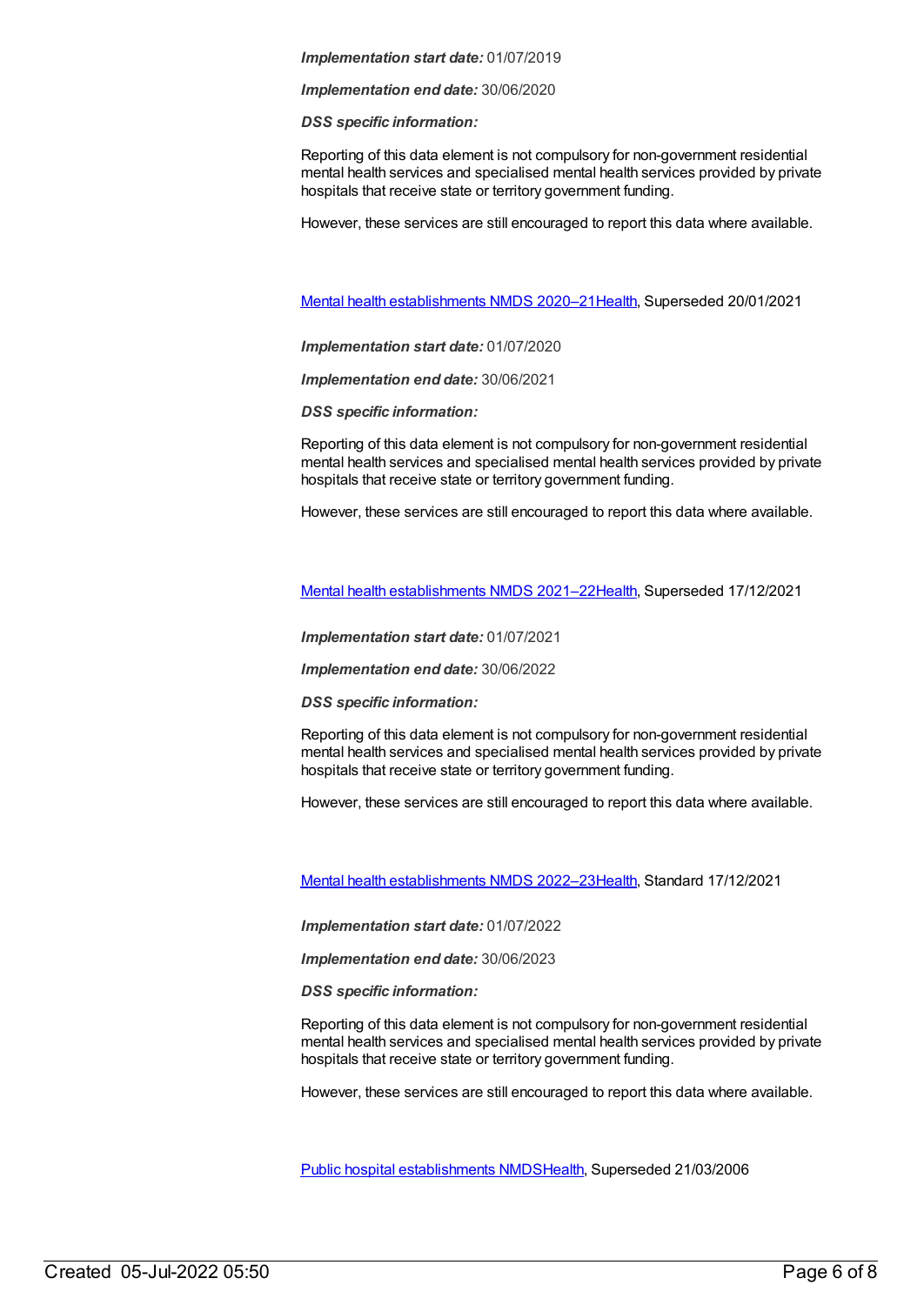*Implementation start date:* 01/07/2005 *Implementation end date:* 30/06/2006

Public hospital [establishments](https://meteor.aihw.gov.au/content/334285) NMDS[Health](https://meteor.aihw.gov.au/RegistrationAuthority/12), Superseded 23/10/2006

*Implementation start date:* 01/07/2006 *Implementation end date:* 30/06/2007

Public hospital [establishments](https://meteor.aihw.gov.au/content/345139) NMDS 2007-08[Health](https://meteor.aihw.gov.au/RegistrationAuthority/12), Superseded 05/02/2008

*Implementation start date:* 01/07/2007 *Implementation end date:* 30/06/2008

Public hospital [establishments](https://meteor.aihw.gov.au/content/362302) NMDS 2008-09[Health](https://meteor.aihw.gov.au/RegistrationAuthority/12), Superseded 03/12/2008

*Implementation start date:* 01/07/2008 *Implementation end date:* 30/06/2009

Public hospital [establishments](https://meteor.aihw.gov.au/content/374924) NMDS 2009-10[Health](https://meteor.aihw.gov.au/RegistrationAuthority/12), Superseded 05/01/2010

*Implementation start date:* 01/07/2009

Public hospital [establishments](https://meteor.aihw.gov.au/content/386794) NMDS 2010-11[Health](https://meteor.aihw.gov.au/RegistrationAuthority/12), Superseded 18/01/2011

*Implementation start date:* 01/07/2010

*Implementation end date:* 30/06/2011

Public hospital [establishments](https://meteor.aihw.gov.au/content/426900) NMDS [2011-12Commonwealth](https://meteor.aihw.gov.au/RegistrationAuthority/10) Department of Health, Recorded 16/07/2015 [Health](https://meteor.aihw.gov.au/RegistrationAuthority/12), Superseded 07/12/2011

*Implementation start date:* 01/07/2011 *Implementation end date:* 30/06/2012

Public hospital [establishments](https://meteor.aihw.gov.au/content/470656) NMDS 2012-13[Health](https://meteor.aihw.gov.au/RegistrationAuthority/12), Superseded 07/02/2013